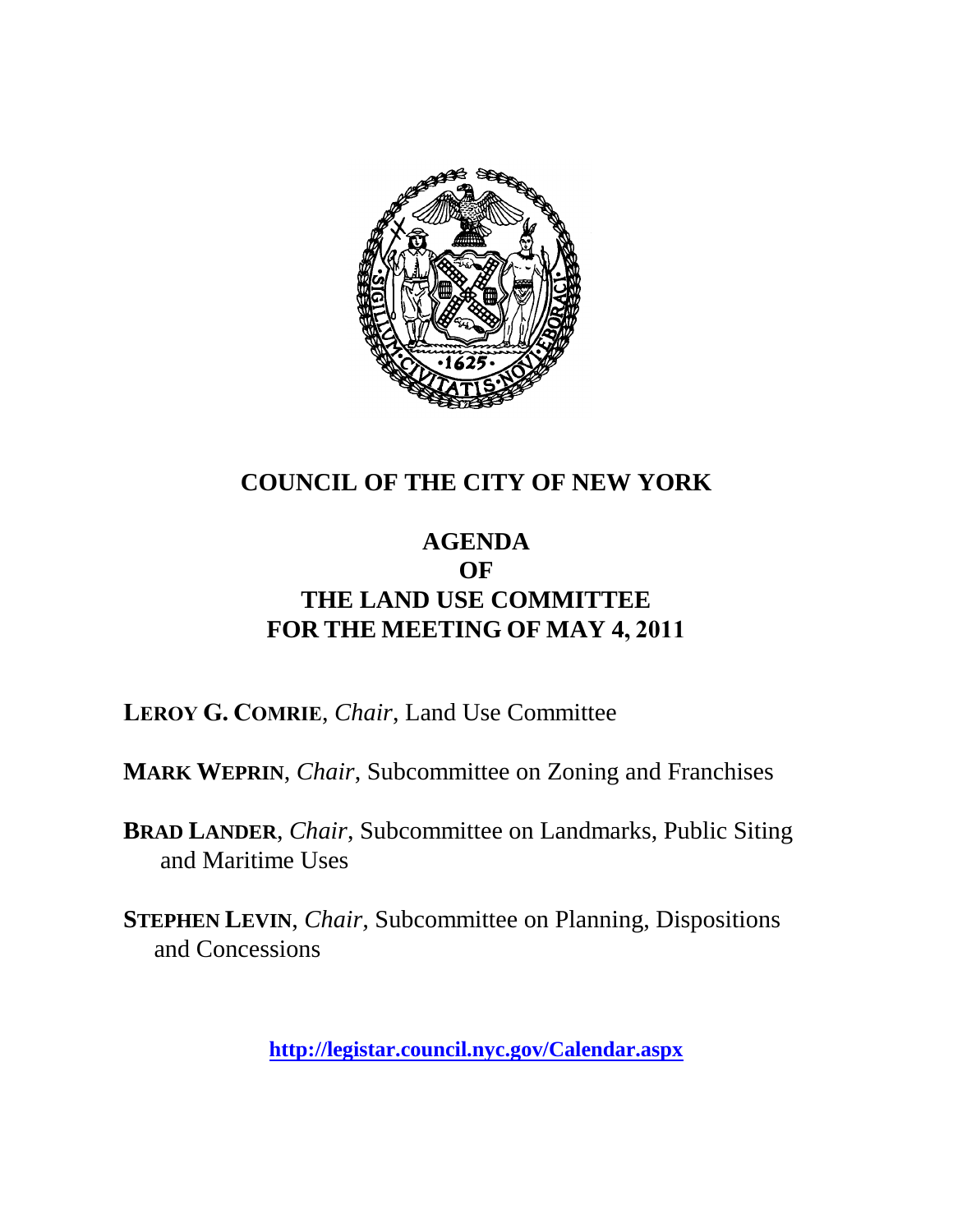## **AGENDA OF THE LAND USE COMMITTEE**

The Land Use Committee will hold a meeting in the Council Committee Room, 250 Broadway, 16<sup>th</sup> Floor, New York City, New York 10007, commencing at **10:00 A.M. on Wednesday, May 4, 2011**, and will consider the following items and conduct such other business as may be necessary:

## **L.U. NO. 367 GOODFELLAS**

### **BRONX CB - 8 20115439 TCX**

Application pursuant to Section 20-226 of the Administrative Code of the City of New York, concerning the petition of Pizza To Go Bronx, Inc., d/b/a Goodfellas, for a revocable consent to establish, maintain and operate an unenclosed sidewalk café located at 3661 Waldo Avenue.

#### **L.U. NO. 372 UNION AVENUE REZONING STATEN ISLAND CB - 1 C 100118 ZMR**

#### Application submitted by 647-649 Washington Avenue, LLC pursuant to Sections 197 c and 201 of the New York City Charter for an amendment of the Zoning Map, Section No. 20c by changing from an M1-1 District to an R3A District property bounded by the southerly boundary line of a Railroad Right-Of-Way, Union Avenue, Leyden Avenue, and Harbor Road, Borough of Staten Island, Community District 1 as shown on a diagram (for illustrative purposes only) dated November 15, 2010 and subject to the conditions of CEQR Declaration E-265.

1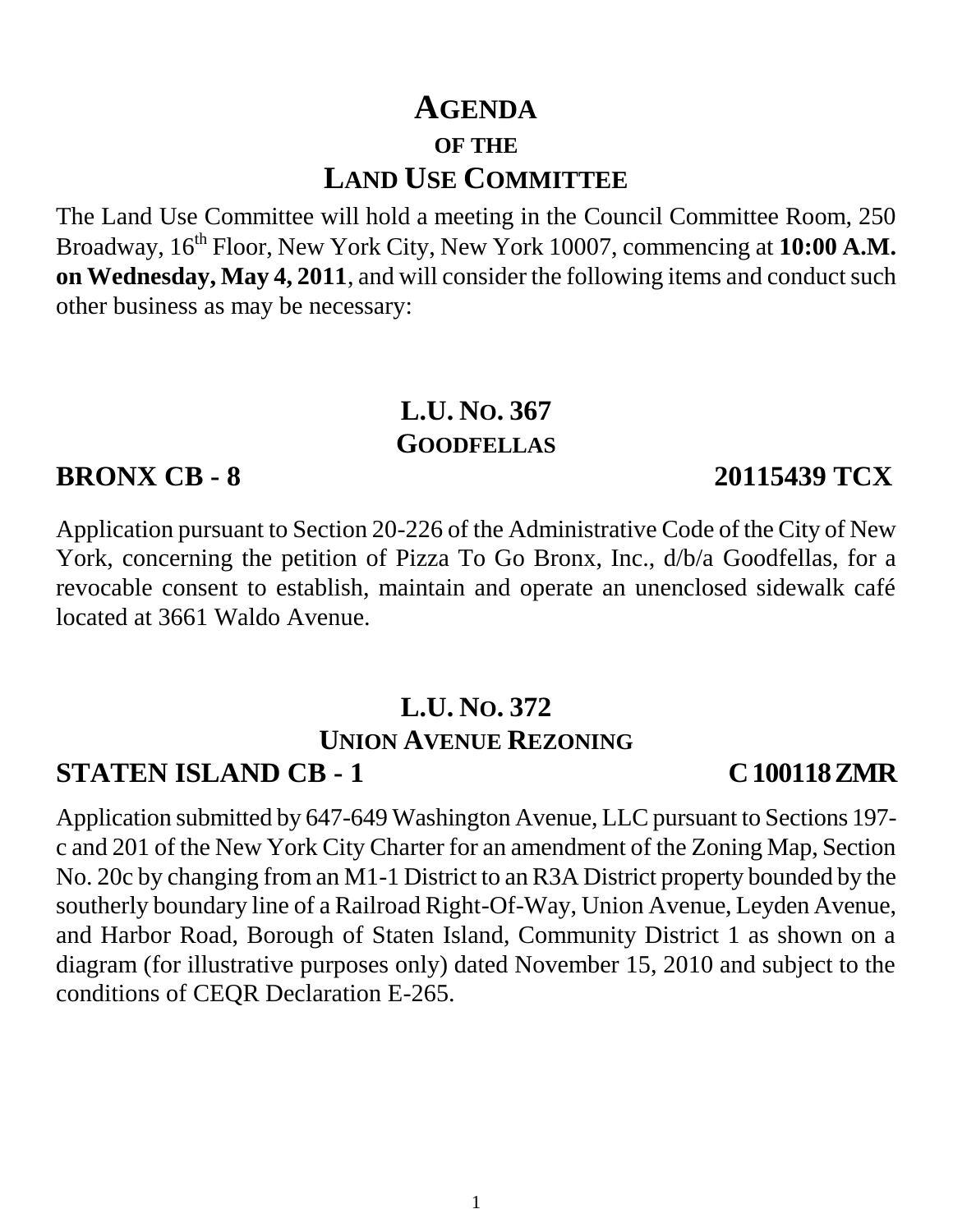### **L.U. NOS. 373 AND 374 ARE RELATED**

# **L.U. NO. 373**

#### **SOUTH JAMAICA REZONING**

## **QUEENS CB - 12 C 110145 ZMQ**

Application submitted by the Department of City Planning pursuant to Sections 197-c and 201 of the New York City Charter for an amendment of the Zoning Map, Section Nos. 14d, 18c, 18d, 19a and 19b.

## **L.U. NO. 374 SOUTH JAMAICA REZONING**

## **QUEENS CB - 12 N 110146 ZRQ**

Application submitted by the Department of City Planning pursuant to Section 201 of the New York City Charter for an amendment of the Zoning Resolution of the City of New York, relating to Article VI, Chapter 3 (Special Regulations Applying to FRESH Food Stores) and Article 1, Chapter 1 (Title, Establishment of Controls and Interpretation of Regulations).

## **L.U. NO. 375**

## **LOWER MANHATTAN ARCADES TEXT AMENDMENT MANHATTAN CB - 1 N 110193 ZRM**

Application submitted by the Department of City Planning pursuant to Section 201 of the New York City Charter, for an amendment of the Zoning Resolution of the City of New York, concerning arcades within the Special Lower Manhattan District.

## **L.U. NO. 376**

## **REV. ISAAC AND REBECCA GRAY COLEMAN HOUSE STATEN ISLAND CB - 3 20115464 HKR (N 110210 HKR)**

Designation (List No. 438/LP-2414) by the Landmarks Preservation Commission pursuant to Section 3020 of the New York City Charter regarding the landmark designation of the Rev. Isaac and Rebecca Gray Coleman House, located at 1482 Woodrow Road (Block 7020, Lot 123), as an historic landmark.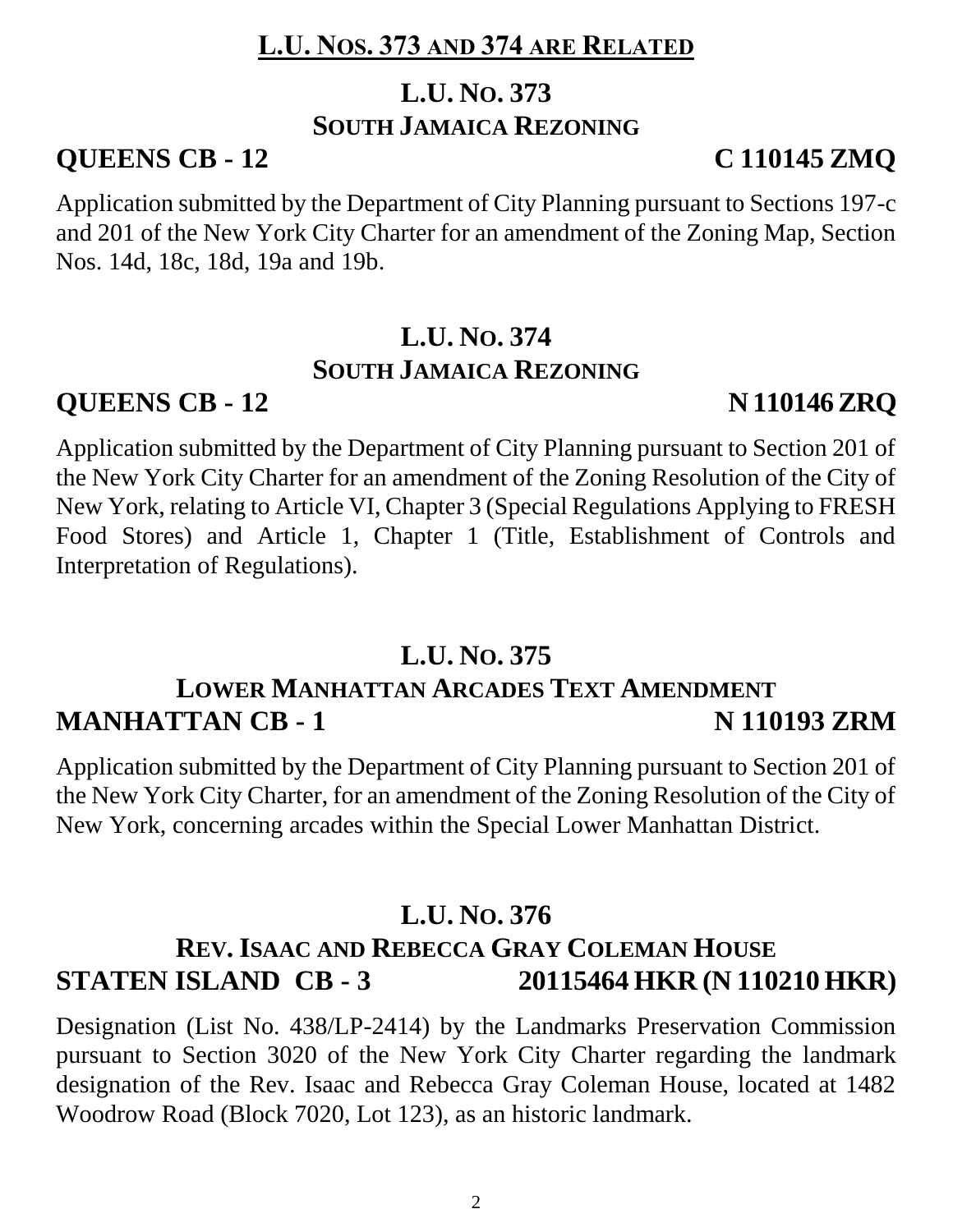### **L.U. NO. 377 ROSSVILLE AME ZION CHURCH STATEN ISLAND CB - 3 20115465 HKR (N 110211 HKR)**

Designation (List No. 438/LP-2416) by the Landmarks Preservation Commission pursuant to Section 3020 of the New York City Charter regarding the landmark designation of the Rossville AME Zion Church, located at 584 Bloomingdale Road (Block 7267, Lot 101), as an historic landmark.

#### **L.U. NO. 378**

## **565 & 569 BLOOMINGDALE ROAD COTTAGES STATEN ISLAND CB - 3 20115466 HKR (N 110212 HKR)**

Designation (List No. 438/LP-2415) by the Landmarks Preservation Commission pursuant to Section 3020 of the New York City Charter regarding the landmark designation of the 565 & 569 Bloomingdale Road Cottages, located at 565 Bloomingdale Road and 569 Bloomingdale Road (Block 7020, Lot 4), as an historic landmark.

### **L.U. NO. 379 ADDISLEIGH PARK HISTORIC DISTRICT QUEENS CB - 12 20115467 HKQ (N 110213 HKQ)**

Designation (List No. 438, LP-No. 2405) by the Landmarks Preservation Commission pursuant to Section 3020 of the New York City Charter regarding the landmark designation of the Addisleigh Park Historic District.

#### **L.U. NO. 380**

### **MANUFACTURERS TRUST COMPANY BUILDING MANHATTAN CB - 5 20115516 HKM (N 110232 HKM)**

Designation (List No. 439/LP-2467) by the Landmarks Preservation Commission pursuant to Section 3020 of the New York City Charter regarding the landmark designation of the Manufacturers Trust Company Building, First and Second Floor Interiors, located at 510 Fifth Avenue a.k.a. 508-514 Fifth Avenue and 2 West  $43^{\text{rd}}$ Street (Block 1258, Lot 40), as an historic landmark.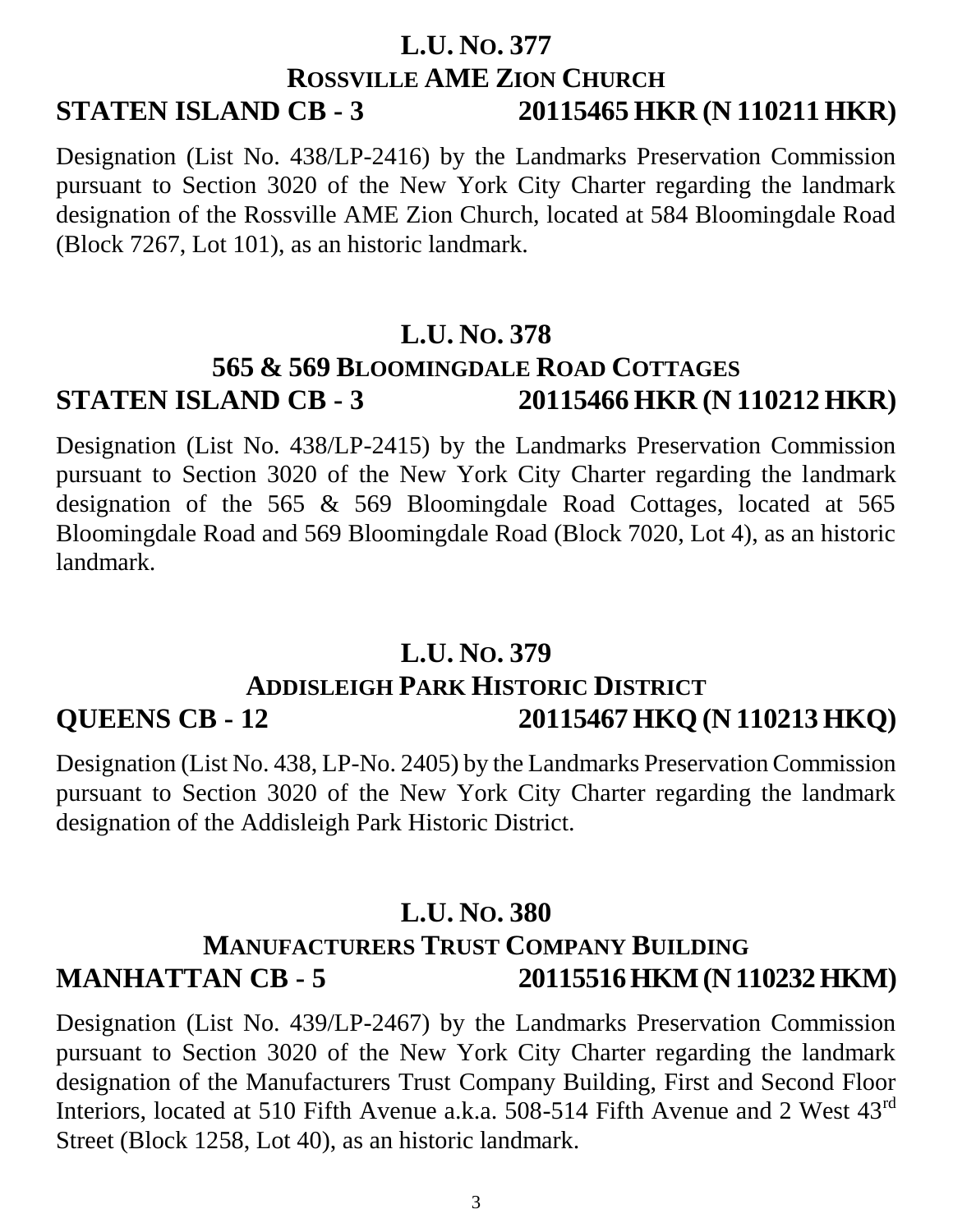## **L.U. NO. 382 EMPANADA MAMA**

## **MANHATTAN CB - 4 20115007 TCM**

Application pursuant to Section 20-226 of the Administrative Code of the City of New York, concerning the petition of Covadonga, Inc., d/b/a Empanada Mama, for a revocable consent to establish, maintain and operate an unenclosed sidewalk café located at 763 Ninth Avenue.

## **L.U. NO. 383 THIRD PARTY TRANSFER BRONX CB's - 2, 3, 4, 5, 6, 7, 9, 12 20115650 HAX**

In Rem Actions no. 50 and 51, Application submitted by the Department of Finance and the Department of Housing Preservation and Development, pursuant to §11-412.1 of the Administrative Code of the City of New York and Article 16 of the General Municipal Law for the transfer and disposition of property and related tax exemptions pursuant to §696 of the General Municipal Law and §577 of the Private Housing Finance Law.

## **L.U. NO. 384 P.S. 313 - QUEENS**

## **QUEENS CB - 2 20115274 SCQ**

Application pursuant to Section 1732 of the New York School Construction Authority Act, concerning the proposed site selection for a new, approximately 379-Seat Primary School Facility to be located at  $45-46$   $42<sup>nd</sup>$  Street (Block 169, Lot 6), Borough of Queens, Community School District No. 24.

## **L.U. NOS. 346, 347, 348 AND 381**

Proposals subject to Council review and action pursuant to the Urban Development Action Area Act, Article 16 of the New York General Municipal Law, at the request of the Department of Housing Preservation and Development ("HPD"), which requests that the Council:

- 1. Find that the present status of the listed areas tends to impair or arrest the sound growth and development of the municipality and that the proposed Urban Development Action Area Project is consistent with the policy and purposes of Section 691 of the General Municipal Law;
- 2. Waive the area designation-requirement of Section 693 of the General